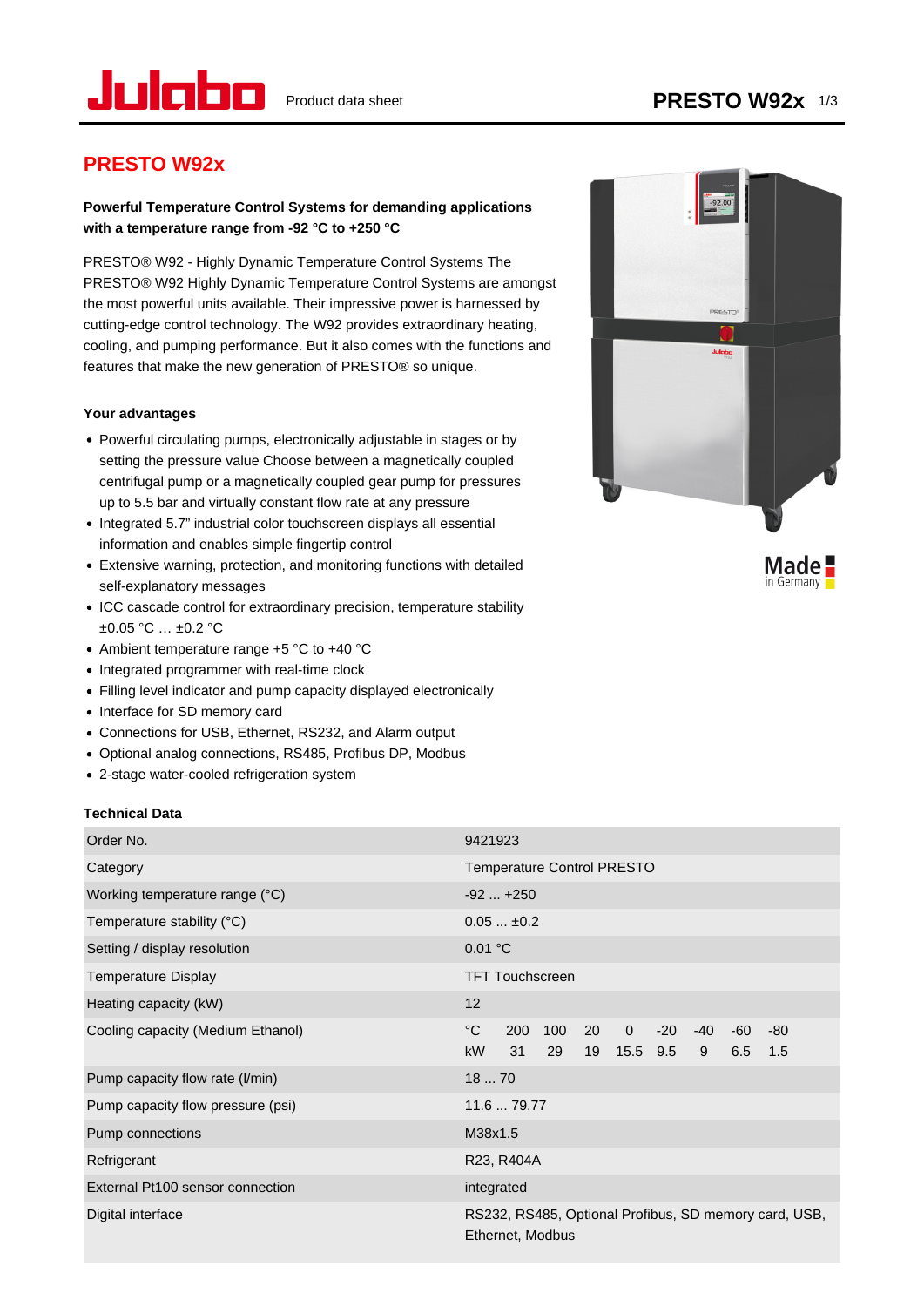

| Ambient temperature                     | 540 °C                                           |
|-----------------------------------------|--------------------------------------------------|
| Dimensions $W \times L \times H$ (inch) | $37.4 \times 50 \times 74.8$                     |
| Weight (LBS)                            | 1764                                             |
| Classification according to DIN12876-1  | Classification III (FL) according to DIN 12876-1 |
| Analog connection input / output        | Optional                                         |
| Cooling of compressor                   | 2-stage Water                                    |
| Power requirement V / Hz / A            | 3x 480/60/38                                     |
| Available voltage versions              | 400V/3PNPE/50Hz<br>480V/3PPE/60Hz                |

All data refers to the nominal voltage of 400 V, 3-phase, nominal frequency of 50 Hz and ambient temperature of +20 °C. Cooling capacity measured at max. pump stage. All pump data refers to a bath fluid with a specific density of 1 kg/dm<sup>3</sup>.

### **Characteristics**

### **Display**

| THE State-of-the-art display |  |
|------------------------------|--|
|                              |  |

**technology** TFT Display for comfortable user guidance, colored display of measurement values, graphs and control options, user-defined views

### **Operation**

#### **Optimal ease of use** Z I Touch screen for direct operation via

display

#### **Instructions inside** ÏО

Help menus and explanations in plain text for all control options, help messages and warning messages

### **Multilingual user guidance**

Language selection for display of control options, notifications and warning messages via touchscreen

### **Convenience for several users** Administrator level for customizing instrument settings, user levels with limited permissions for fast and safe defined access, password protection, all levels adjustable

### Temperature Control

#### **For perfect results** lec

'**I**ntelligent **C**ascade **C**ontrol', automatic & self optimizing adjustment of PID control parameters, temperature stability  $\pm 0.01$  °C ... < $\pm 0.2$  °C

### **Full control**  $T$ ela

'**T**emperature **C**ontrol **F**eatures', for individual optimization, access to all important control parameters, additional settings for band limit, limits, co-speedfactor etc.

#### **Control from the external** Pt 100 **application** External Pt100 sensor connection

for precise measurement and control directly in the external application

**Highest measuring accuracy** '**A**bsolute **T**emperature **C**alibration' for manual compensation of a temperature difference, 3-point calibration

### Refrigeration Technology



Easily removable venting grid for quick and easy cleaning **100 % Cooling capacity**



### **Energy saving cooling**

6※ Proportional cooling control for automatic adjustment of cooling power or temporary switch-off of compressor as needed to save up to 90 % energy in comparison to unregulated cooling machines





Efficient components produce only a minimal sound decibel level